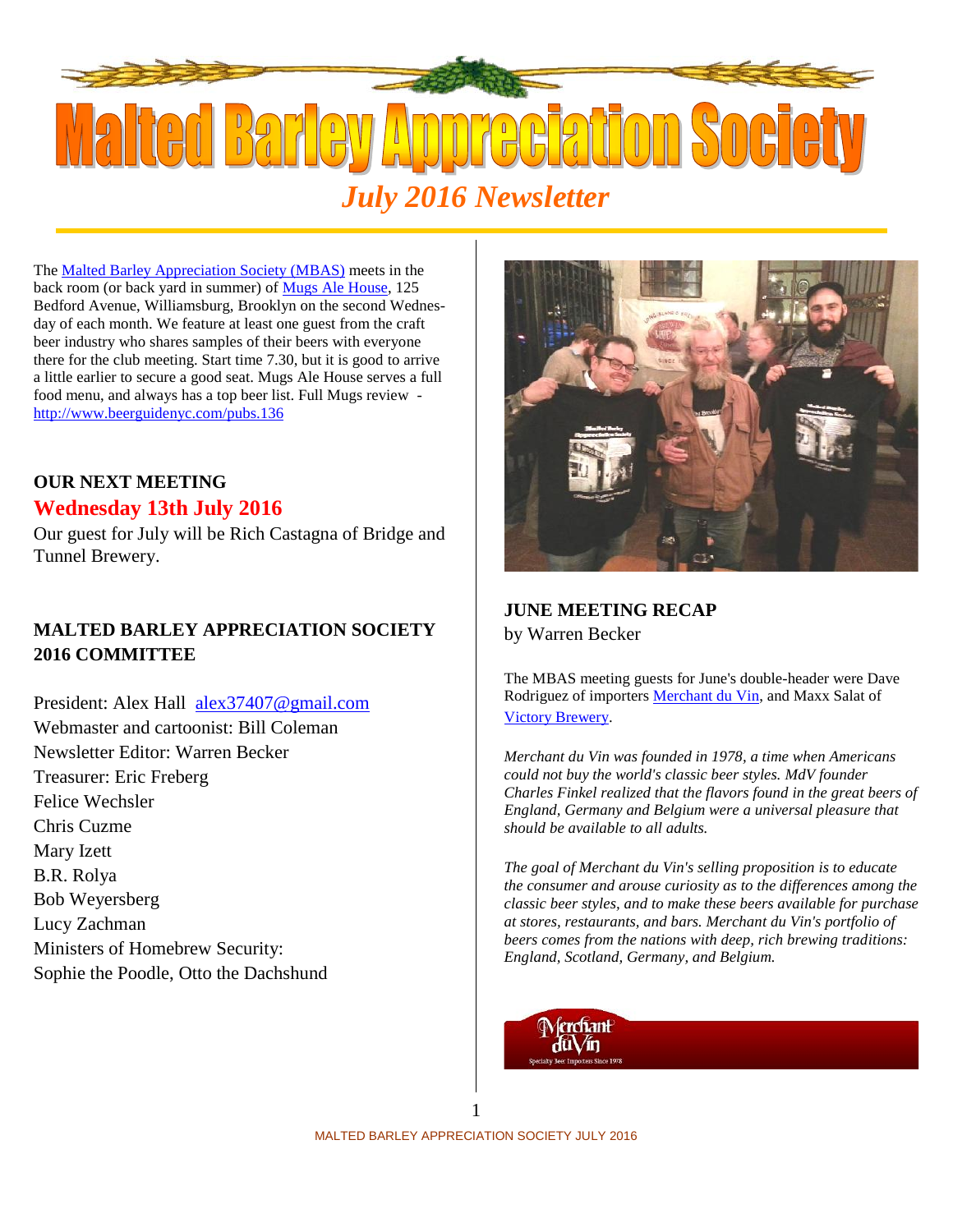# **Pure Brewed Organic Lager Beer by Samuel Smith's Old Brewery**



*The Old Brewery at Tadcaster was founded in 1758 and is Yorkshire's oldest brewery. Samuel Smith is one of the few remaining independent breweries in England, and further is the last to utilize the classic Yorkshire Square system of fermentation solely in stone squares. The rich Samuel Smith strain of yeast at The Old Brewery dates from the early 1900s. Hops are hand-weighed by*

*the master hop blender, and the brewing water is drawn from the original well, sunk over 250 years ago. First introduced to the U.S. market in 1978 by Merchant du Vin, Samuel Smith beers quickly became the benchmark ales for the emerging craft beer movement. To this day, they remain among the most awarded.*

# **Samuel Smith Pure Brewed Organic Lager**

*A full-bodied lager with lots of malt and hop character.*

# *The History of Pure Brewed Organic Lager*

*Lightly kilned organic lager malt grown in the UK is the main ingredient, with a substantial addition of organic UK Vienna malt. Samuel Smith's has begun to source organic hops in England; some of the or ganic hops used in the recipe come from New Zealand. Certified Organic by the USDA-accredited UK Soil Association. In 2012, Pure Brewed Organic Lager re placed Pure Brewed Lager and Organic Lager; UPC codes are the same as Or ganic Lager.*

*Taste*

*Bright straw-gold color; medium body. Pure barley malt flavor and herbal hops in perfect balance. Clean and crisp, with brilliant conditioning.*

*Product Sizes and Quantities*

- *18.7 ounce (550 ml) "Victorian Pint" bottles / 12 per case*
- *12 ounce (355 ml) bottles / 6 4 packs per case*

*Stats*

*ABV: 5.0% - OG: 1.045 - IBU: 25 Ingredients: Water, organic barley malt, organic hops, yeast.*

# **TALLY'S** ORGANIC **AGER BED**

#### **Oude Kriek Cuvée René by Brouwerij Lindemans**

# *Lindemans Brewery*

*Southwest of Brussels, in the quiet Belgian town of Vlezenbeek, the Lindemans family has been farming and homebrewing as long as anyone can remember. Commer cial brewing started in 1822.*

*Lambic, or spontaneously fermented beers, are the beers of this region and are among the world's rarest: they are the only beers fermented via wild, airborne yeast - no yeast is added by the brewers. Lambics come only from the Senne River valley, near Brussels - a region about 15 by 75 miles in size.*

# *The History of Oude Kriek Cuvée René*

*In order to produce Oude Kriek Cuvée René, whole cherries (including pits) fer ment in a lambic that is at least six months old in huge 10,000-liter oak barrels called foudres. After six months, this traditional kriek is bottled in corked 750 mL bottles. Oude Kriek Cuvée René is bottle-*



*conditioned: a second fermentation proc ess which, after a few months, will produce the carbon dioxide to*

*which this authentic beer owes its carbonation and distinctive foam head.*

*Oude Kriek has been brewed by the Lindemans brewery since 1961, renamed Oude Kriek Cuvée René in 2007, and imported into the US in 2016.*

*The brewers blend aged lambic and younger lambic, to taste, and refermentation occurs in the bottle after capping. It is highly coveted by gourmands in Belgium and in the US who lay it in their cellars, sometimes for years. Lindemans Oude Kriek Cuvée René is authentic "Oude Kriek," every batch blended by hand.*

# *Taste*

*Hazy ruby red in color with a delicate pinkish head. Beyond the strong aroma of fresh whole cherries lies brett defined barnyard aromas. This union of barnyard funk and cherry aromas promise an invitingly complex dryness to the drinker. As Oude Kriek opens up on the drinker's palate, the acidic tartness and sweetness of the cherries unfold into medley of flavors and textures including tartness from the cherries, notes of berry, anise, lemon peel, sherry, and chewiness from the presence of cherry skin left over from the addition of whole cherries during primary fermentation. Cherry stones provide almond and bready notes to a medium-heavy body with soft natural carbonation. Plenty of pucker for traditional lambic lovers and those just venturing into the world of unsweetened lambics.*

*Product Sizes and Quantities 25.4 ounce (750 ml) bottles / 12 per case*

*Stats ABV: 7% - OG: 1.059 - IBU: 18 Ingredients: Water, barley malt, wheat, whole cherries, hops, yeast.*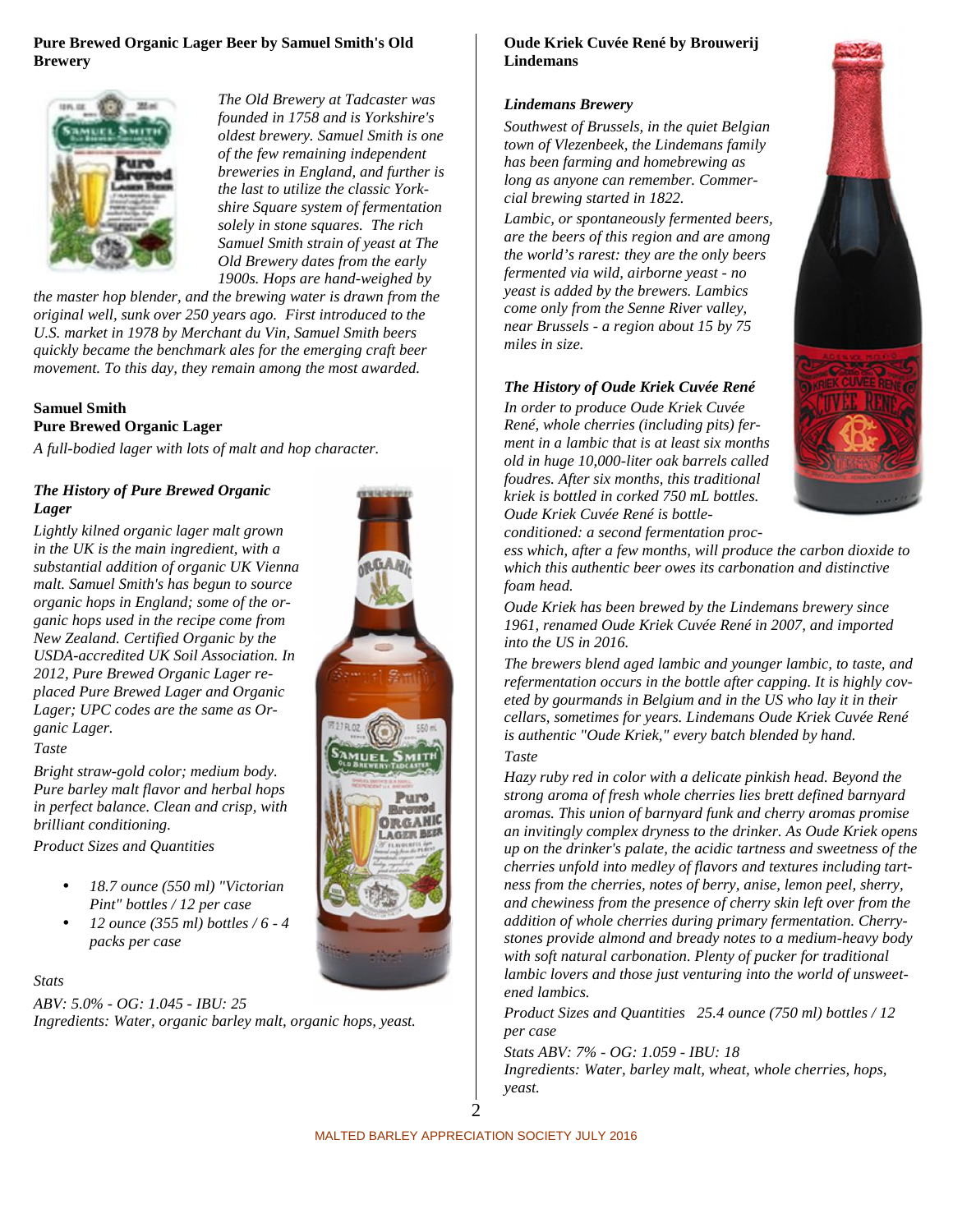

# **Celebrator by Brauerei Aying**

*Ayinger Brewery was founded in a picturesque village 25 kilometers from Munich in 1878, the site of the Ayinger Gasthaus Brewery Hotel has been one of Bavaria's most famous restaurants for more than 500 years.*

*In the shadow of the Alps, nestled in the 1200 year-old village of Aying (pronounced eye-ing), Brauerei Aying produces 12 differ ent styles of beers, more than most of the larger breweries. The Ayinger Brewery has been owned and operated by the same family since 1878*

#### *The History of Celebrator Doppelbock*

*Doppelbocks ("double bocks") were probably first brewed in the 17th century by monks in Bavaria - a stronger version of bock beers that originated in Einbeck, Germany. Doppelbocks are usually rich, malty lagers; usually dark colored; the names often end with the suffix "-ator." Ayinger Celebrator is probably little changed from the doppelbock first brewed at Ayinger in 1878; Ayinger's doppelbock was once called "Fortunator" but this global classic is called "Celebrator" around the world now.*

#### *Taste*

*A rich, dark elixir with cascading layers of malt complexity balanced by elegant hops. Notes of toffee, caramel, graceful dark-malt roastiness, and the essence of barley. Lager fermentation leads to clean flavors and pinpoint conditioning. Semi-dry finish.*

#### *Serving Suggestion*

*Pastries and desserts, roast goose, cured ham, smoked duck, wild turkey, filet with Dijon sauce, chanterelles, Tournedos Rossini, Châteaubriand. Enjoy with a fine cigar after dinner. Serve in stemmed tumbler at 50 °F.*

*Product Sizes and Quantities*

- *11.2-ounce (330 ml) bottles / 24 per case with plastic goat on neck (case of six 4-packs)*
- *30-liter kegs.*

#### *Stats*

*ABV: 6.7% - OG: 1.074 - IBU: 24 Ingredients: Water, barley malt, hops, yeast.*





#### **Saison 1858 by Brasserie du Bocq**

*In 1858, Martin Belot - a farmer in the village of Purnode, Belgium began to brew beer during the winter months: there was an excellent well near the farm, and brewing was the perfect activity for winter, when there was little work in the fields. A wide range of different beers was offered, and sales in the area around the brewery grew.*



*In 1960, farming ceased at Du Bocq so the family could concentrate only on brewing; a focus on traditional, bottle-conditioned Belgian ales led to continued growth. Du Bocq Brewery modernized their brewing equipment and began to export select styles from Belgium in 1983.*

#### *The History of Saison 1858*

*For hundreds of years, farmers in the agricultural regions of southern Belgium and northern France have brewed ale to serve to the farm workers: food and drink were part of the daily wage. Often brewed in the winter months, when farming activity was slower, these seasonal summer beers be came known as "saison" beers - French for "season." The flavors and strength found in* different saisons ranged widely, depending<br>on the farm's regional ingredients and the *on the farm's regional ingredients and the brewer's palate, but word of an especially tasty saison at a farm would surely help attract workers for future work.*

*Saison 1858 is made from barley malt, un malted wheat, hops, and a bit of spice: co riander and orange peel; the yeast strain is traditional, and Saison 1858 is bottle conditioned. Du Bocq was established in 1858, and this date is memorialized in their Saison 1858.*

#### *Taste*

*Glowing gold color, medium body, and a complex Belgian-yeast aroma; crisp flavor with a bit of inviting, dynamic acidity - balanced by forward hops. Beautiful soft carbonation and mouthfeel from bottle conditioning.*

*Product Sizes and Quantities*

*25.4-ounce (750 ml) bottles / 6 per case*

#### *Stats*

*ABV: 6.4% - OG: 1.070 - IBU: 38 Ingredients: Water, barley malt, wheat, sugar, coriander, orange peel, brewer's licorice, yeast.*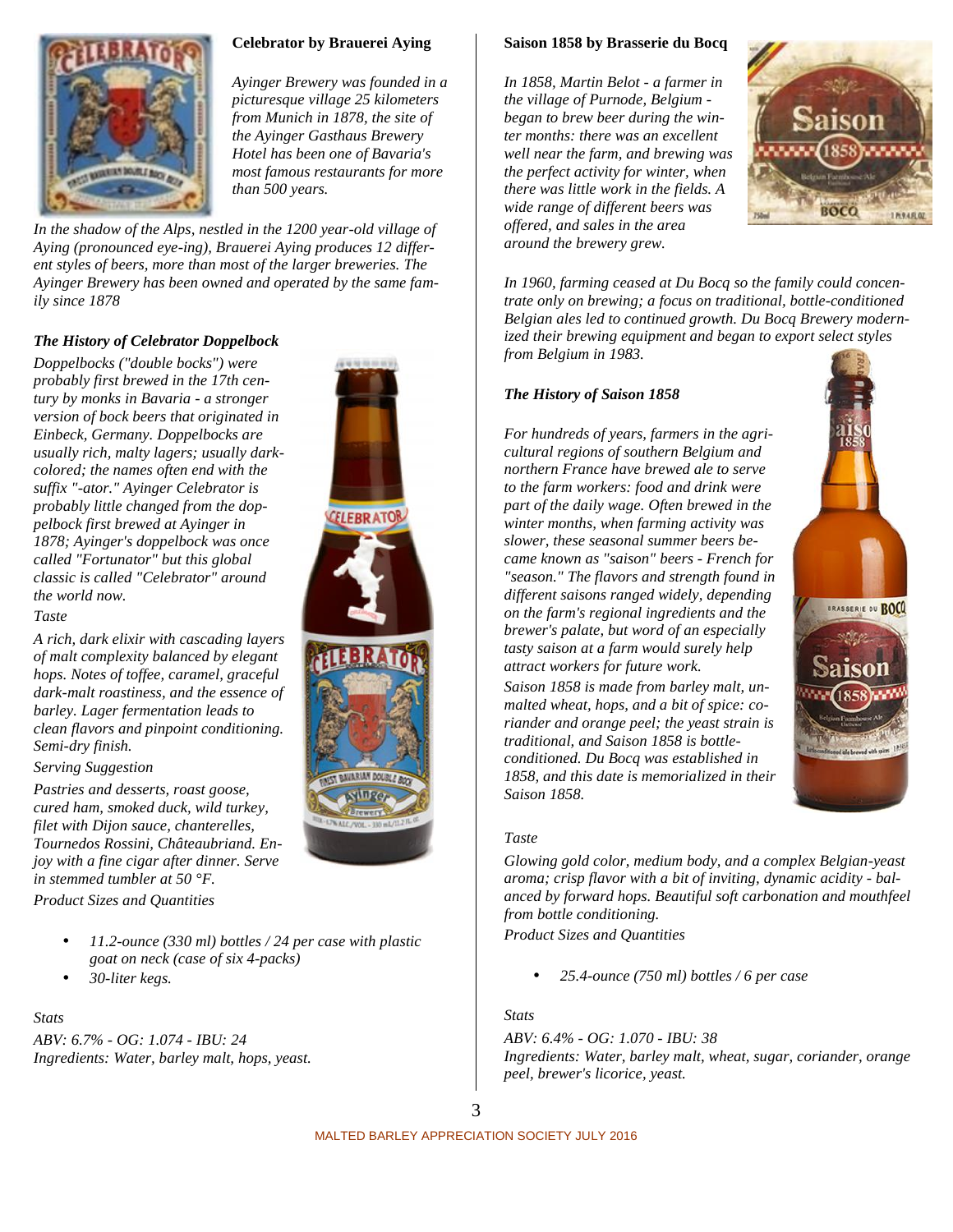

#### **Orval by Brasserie d'Orval**

*Brewed and bottle-conditioned at Notre Dame d'Orval monastery, founded around 1070 AD in the pastoral Belgian countryside. Three different malts, two types of hops, Belgian candi sugar, complex fermentation with multiple yeasts, dry-*

*hopping and bottle conditioning all contribute to great character and complexity. This vintage-dated and unique beer can be cellared up to five years.*

*According to legend, Princess Matilda was passing through this region in about 1070 with her retinue. She stopped at a clear spring and trailed her hand in the water - and her wedding ring, a gift of her recently-deceased husband, slipped off her finger and sank. Distraught, she knelt and prayed fervently for its return . . . and a trout swam to the surface with the ring in its mouth, returning it to her. She is said to have claimed "Truly, this is a golden valley!" (French: Or = gold; val = valley) She gave the land to the church, and the trout with the gold ring can be seen to this day in the Orval logo.*

#### *The History of Orval*

*The Abbey of Orval is located near Florenville, Belgium in the provence of Luxembourg. The present brewery was completed in 1929, at which time the skittle (pin)-shaped bottle and Orval chalice were introduced. (Brewery, bottle, and chalice were all de signed by architect Henry Vaes.) In the middle ages, Orval was famous for producing its iron decoration as well as beer. The ab-*

*bey was gutted by fire in 1252 & repaired, then was destroyed during the French Revolution. Taste*

*Sunset-orange color; a fruity and slightly acidic bouquet, firm body, profound hop bitterness, and long, dry finish. Orval is bottled with* Brettanomyces*, a yeast strain that leads to superb dry complexity and ageworthiness.*



#### *Product Sizes and Quantities*

*11.2-ounce (330 ml) bottles / 12 per case*

#### *Stats*

*ABV: 6.9% - OG: 1.055 - IBU: 32 Ingredients: Water, barley malt, candi sugar, hops, yeast.*

## **Westmalle Trappist Tripel by Brouwerij der Trappisten van Westmalle**

*The monastery - "Abdij der Trappisten van Westmalle" - is located in the village of West Malle, Province of Antwerp, Belgium, and was founded in 1794. The brewers take great pride in maintaining careful*



*control over the brewing process - all hops are added by hand and no chemical additives of any kind are found in Westmalle ales: they are the flavor of nature, of tradition, and of dedication.*

*Brewing began soon after founding, and Westmalle Dubbel was first brewed for consumption within the Abbey around 1836; Westmalle Tripel was introduced in 1934. Both the Dubbel and the Tripel are considered by many tasters as the benchmarks for the style.*

#### *The History of Tripel*

*The tripel style was originated at Westmalle starting in 1931; it was first sold in 1934. The name "tripel" probably comes from the protocol established by "dubbel" it was the brewery's "third beer." There are hundreds of breweries producing tripels today, but a tripel will always be stronger and lighter-colored than a dubbel from the same brewery.*

#### *Taste*

*Glowing orange-gold color, herbal aroma, and complex fla vors that meld rich malt sweetness, warmth, hops, and powerful drinkability.*

*Product Sizes and Quantities 11.2 ounce (330 ml) bottles / 12 per case 25.4 ounce (750 ml) bottles / 6 per case*

#### *Stats*

*ABV: 9.5% - OG: 1.080 - IBU: 37 Ingredients: Water, barley malt, candi sugar, hops, yeast*.

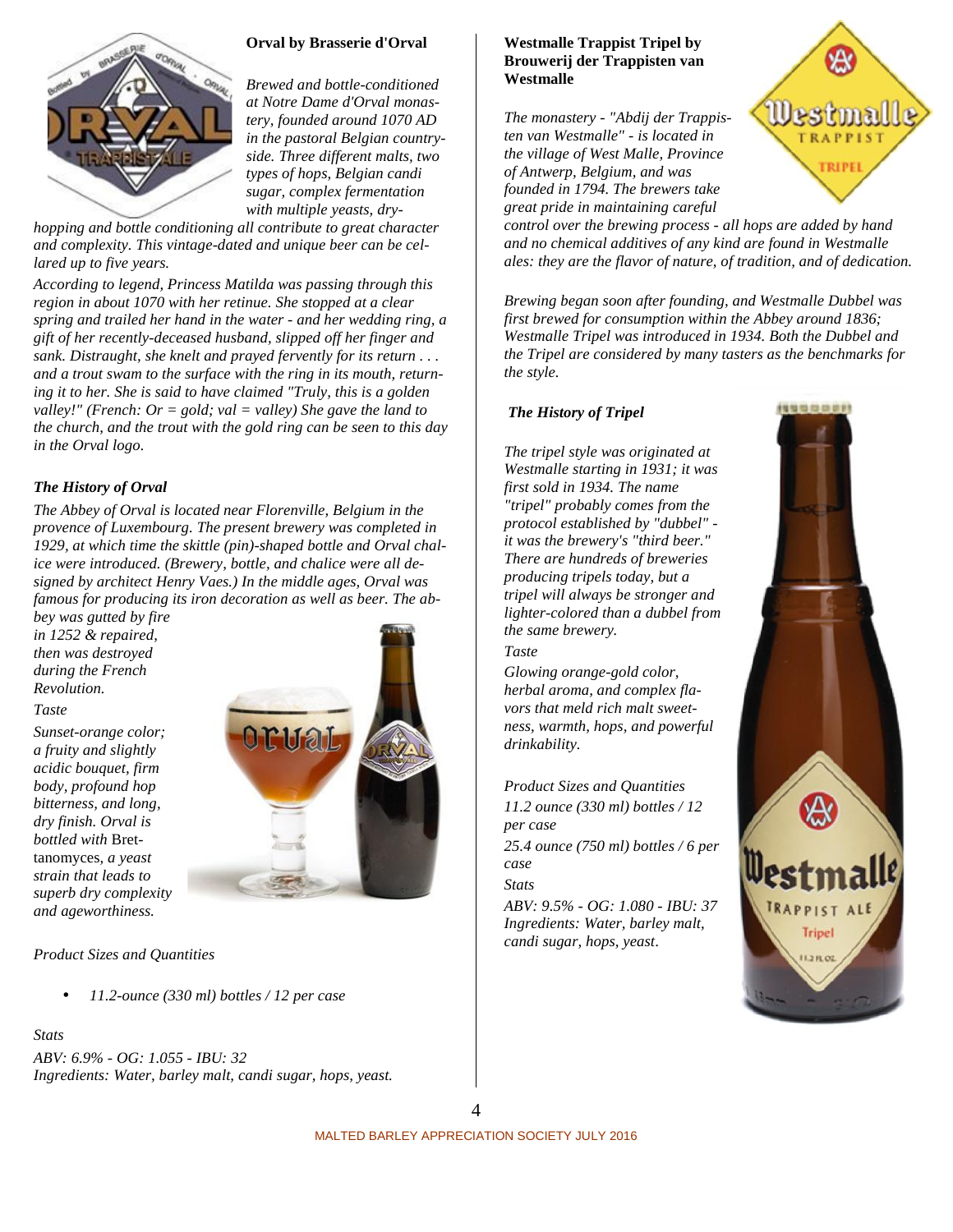

*Victory Brewing Company opened its doors to the public on Feb. 15, 1996. What was once a Pepperidge Farm factory became home to a 144-seat restaurant, 70-foot-long bar and a full-scale brewery. In its first year, Victory Brewing Company brewed 1,725 barrels of beer. Since then, Victory has increased the size of the restaurant to 300 seats. The brewery has also expanded, producing 125,713 barrels of beer in 2014.*

**Red Thunder (2014) by Victory Brewing Company Victory Red Wine Barrel-Aged Porter -***Brewery's Popular Baltic Thunder, Aged for Three Months, to Emerge as "Red Thunder"*



*Victory Brewing Company wine barrel-aged beer: Red Thunder. Victory Brewing Company is known for melding traditional styles and unique concepts to produce the highest quality, full flavored beers. Red Thunder does just that. By aging their popular Baltic Thunder in once-used red wine barrels from Wente Vineyards, Victory Brewing Company created Red Thunder. The burnished cocoa creaminess of the Baltic-style porter is accented by the tan nic dryness of the wood to produce a rich, fruity final product. "While enjoying our first batch of Baltic Thunder in 2007, Ron and I immediately sensed that the deep complexities of this nu anced brew left almost no room for improvement," said Victory Brewing Company President and Co-Brewmaster Bill Covaleski. "But as our experience with Baltic Thunder grew, we became intrigued with barrel-aging it, and red wine barrels proved to deliver the perfect level of flavor enhancement."*

*Packaged in 750 mL corked bottles, Red Thunder will be available at Victory Brewing Company's Downingtown retail store be ginning on Wednesday, 11/21 and in additional markets shortly after. Red Thunder will be distributed throughout Pennsylvania, New Jersey, Maryland, Delaware, Illinois, Massachusetts and Ohio.*

*Alcohol by volume is 8.5%.*

# **Old Horizontal (2015) by Victory Brewing Company** *Old Horizontal American Barleywine*

*As much as we love to see you here enjoying our beer, we en courage you to buy a bottle of this one and head home to sa vor it within the comfort and love of your own retreat. There you'll discover why 'horizontal' is in the name.*



#### *Composition*

*Malt: Imported 2 row German malts Hops: Whole flower American hops ABV: 11.0%*



*Flavor*

*Massive amounts of barley malts, combined with fresh harvest American hops make it aromatic and spicy on the nose. Floral, fruity aromas slide into honeyed malt depth with lingering sensations of candied and citrus fruit. Late warming alcohol brings all of these flavors into wonderful harmony to finish. Food Pairings Meat pies and English cheese Availability Winter seasonal 22 oz. bottles and*

*on draft*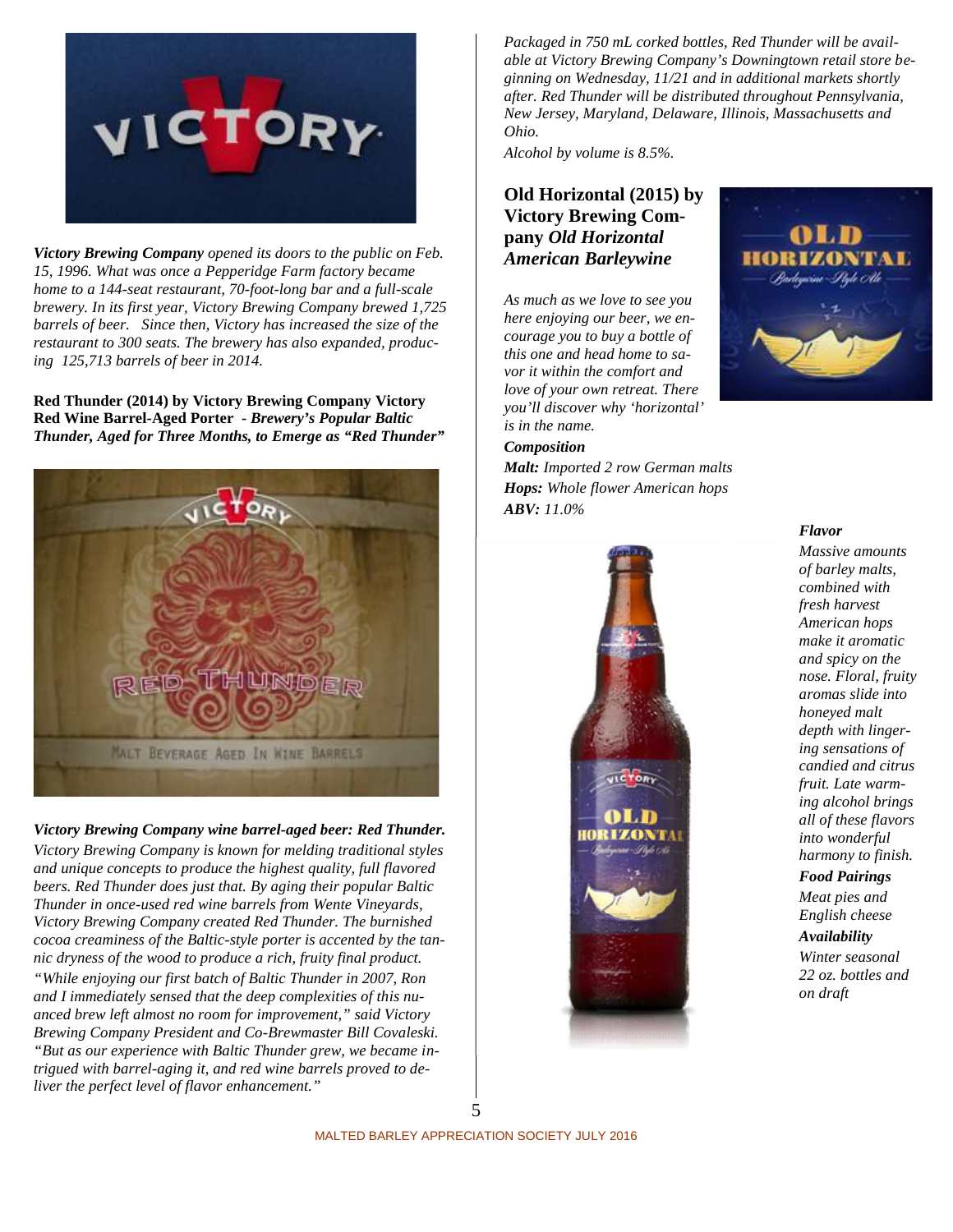# **LOCAL BEER NEWS**

by Phil Clarke Jr. dogglebe@yahoo.com

## The sixteenth annual **Brewnity**

**Homebrew Picnic** (formerly known as the NYC Homebrewers Guild Picnic) is taking place on Croton Point Park, in lovely Croton-On-Hudson, on Saturday, July 16<sup>th</sup>. This picnic is open to all members of New York City area and Westchester County area homebrew clubs in good standing as well as their families and friends. The park is easily accessible



by car or by Metro-North trains (Croton-Harmon station).

# **Homebrew Picnic- Sat, July 16, 11am – 6pm**

| Where | Croton Point Park, 1A Croton Point Ave, Croton-On- |  |
|-------|----------------------------------------------------|--|
|       | Hudson, NY 10520, USA                              |  |
|       | map                                                |  |

- Calendar Brewnity Calendar
- Created by harlie.levine@gmail.com

A joint picnic for the NYC area homebrew clubs and an annual tradition. Bring food and beers to share. There will be grills at the site and a tap system available to hook up your kegs - it's legal to drink at the

Description park! The park is a short distance from the metro north station, and our car driving friends are usually happy to shuttle us to the park. \$5/person covers our picnic site reservation and picnic supplies(plates, forks, etc)

We are planning a 'Vintage Beer Hour.' If you have a bottle or two or something two or three years or older, please bring it. There is a fast train from Grand Central at 1043.

# **DATES FOR YOUR DIARY - MBAS EVENTS**

Nothing planned right now.

# **FRIENDS & OTHER WEBSITES ASSOCIATED WITH THE MBAS**

#### **Fuhmentaboutit -**

http://heritageradionetwork.org/series/fuhmentaboudit/ Chris Cuzme and Mary Izett's homebrewing podcast. **Beerhear -** http://beerhear.blogspot.com/ B.R. Rolya and Bob Weyersburg's podcast. **Beer Sessions Radio**  http://heritageradionetwork.org/series/beer-sessions-radio-tm/ Craft beer podcast hosted by Jimmy Carbone. **The Gotham Imbiber -** http://www.gotham-imbiber.com/ Alex Hall's 'from the street' NYC craft beer site. **A New York Beer and Pub Guide -**

#### http://www.beerguidenyc.com/

Over 300 NYC beer destinations with multiple search options. **BrewYorkNewYork -** http://brewyorknewyork.com/ Local craft news by Chris O'Leary









MALTED BARLEY APPRECIATION SOCIETY JULY 2016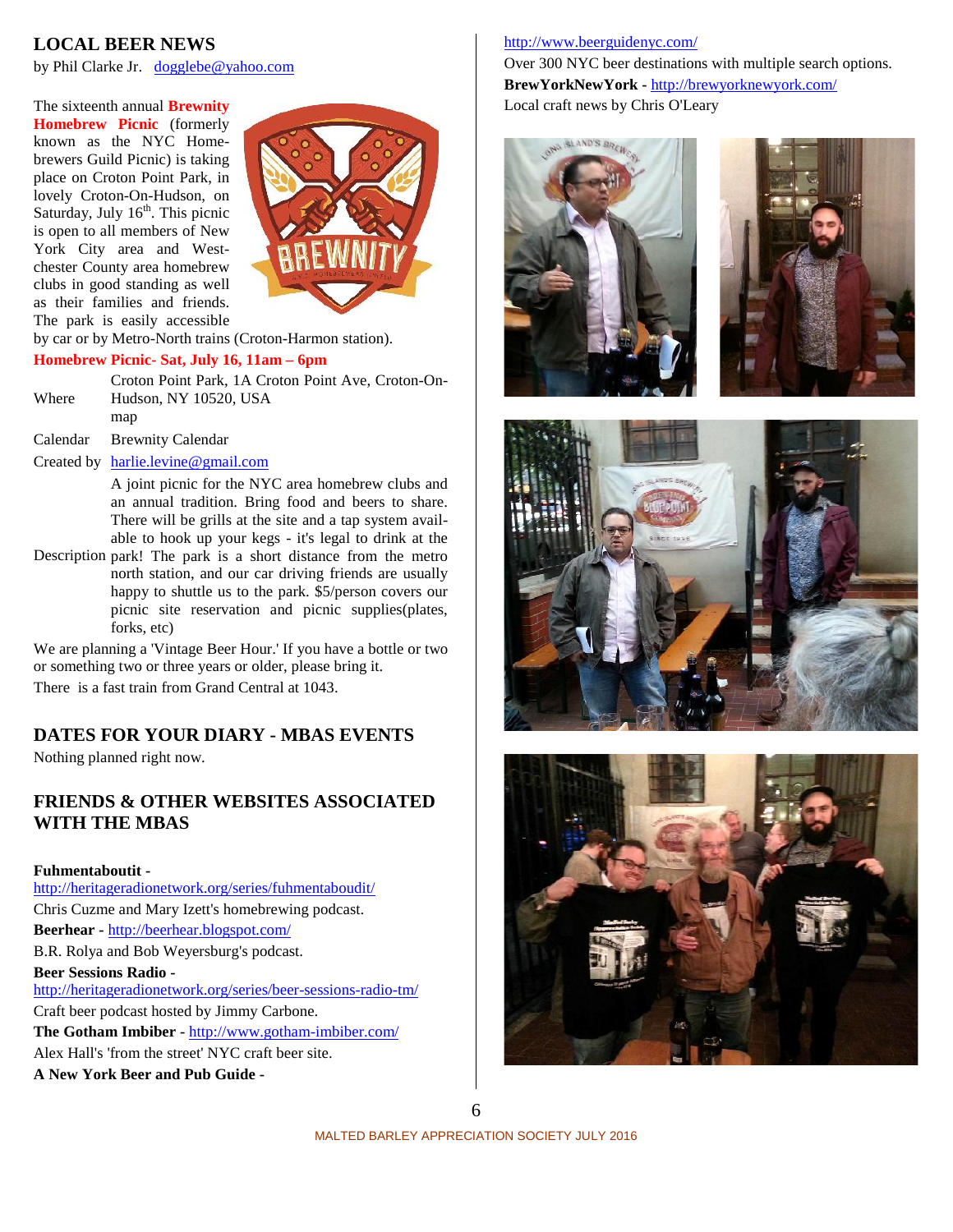

#### **PRESIDENT'S NOTES** by Alex Hall

I'm back in NYC after almost two months in the UK, so I'm picking up where I left off here. Please bear with me, there won't be any major events or triple headed meetings for a month or so. We are however looking at a day trip to Two Roads Brewery in CT, probably in September on a Saturday. Watch this space for that. Also, we are long overdue for a club pub crawl, maybe Ridge-

I was in the UK to run the beer side of Glastonwick (no, not Glastonbury!) for the 21st year running, featuring 81 cask beers - all but 4 being rare, eclectic, or unique, with a multitude of innovative brews being tapped. Plus 20 innovative music and radical poetry acts. Of 756 imperial gallons of cask-conditioned beer at the start, all but 7 were consumed (I did have untapped reserves though, which were not needed). I didn't even count how much cider and perry was imbibed, as that could be taken and sold at our sponsor's pub (The Duke of Wellington, Shoreham-by-Sea). Part empty beer casks can't be taken and resold, as all you will get is 'yeast soup'. No thanks...

#### http://www.cask-ale.co.uk/beerfestival.html

wood. Again watch soon for announcements.

People travelled from as far afield as Germany - and New Jersey in the case of our friend Jim Barnes of Shelton Brothers Importers. See the photos below. This was a blast, entertainment was headlined by John Otway, The Tuts, The Members (old school original punk), with impressive performances from all others, notably Doctor Bongo, Laura Ward & The Risen Road, Alcohol Licks(!), Wob, East Town Pirates, and Philip Jeays. My long time friend and co-founder back in 1996 Attila the Stockbroker arranged the entertainment. Next year's festival is 2nd to 4th June. Fly to London Gatwick Airport and you're only 35 miles away.